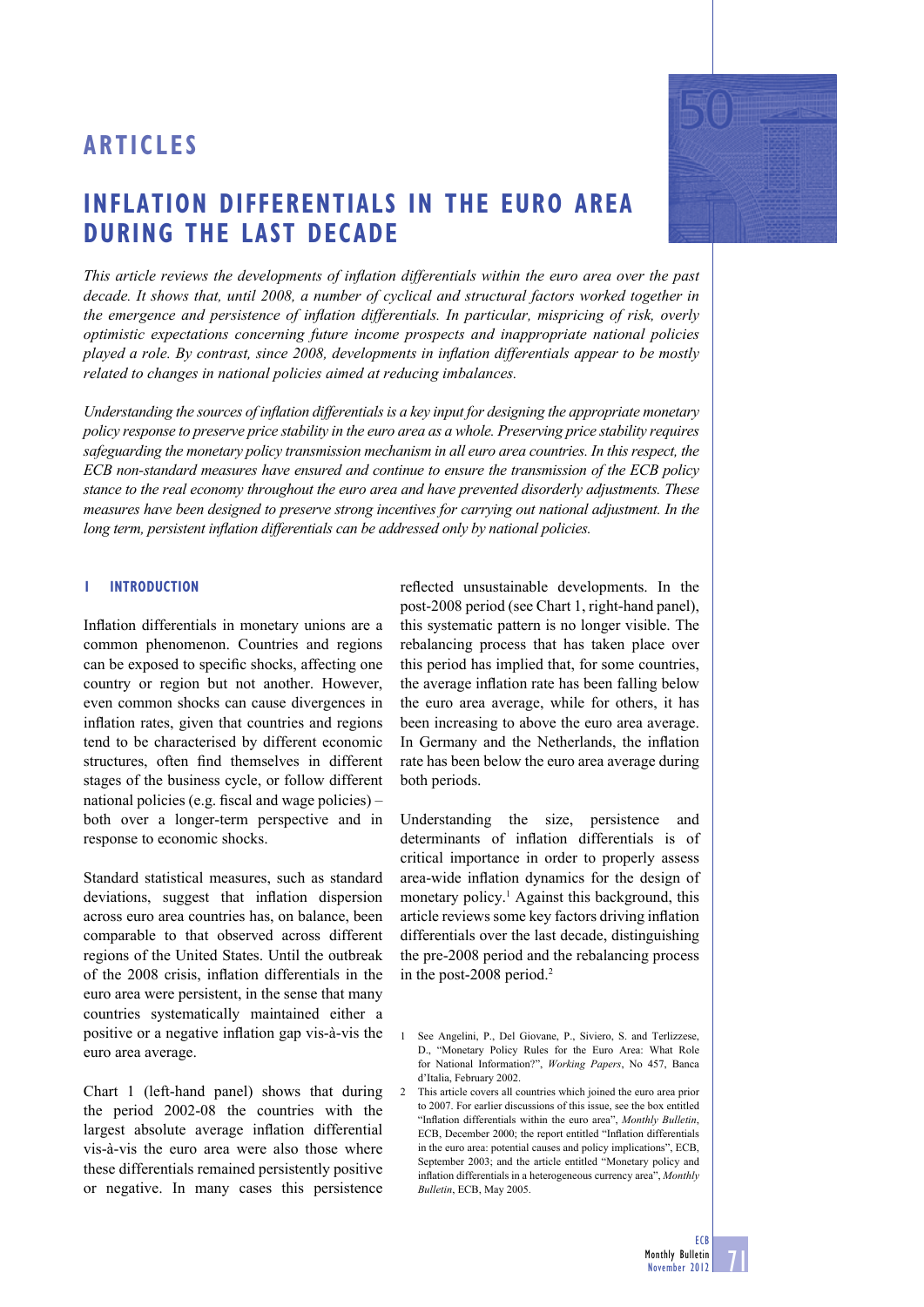

Sources: Eurostat, European Commission and ECB calculations. Note: The countries are listed in descending order according to the differential vis-à-vis the euro area in the period 2002-08. European Commission forecasts have been used for 2012.

The article is structured as follows. Section 2 provides a general overview of the factors that can give rise to inflation differentials. Sections 3 and 4 discuss, respectively, the relevance of such factors during the "imbalances" period 2002-08 and during the "rebalancing" period 2008-12. Section 5 concludes with some policy considerations.

# **2 INFLATION DIFFERENTIALS: WHY DO THEY OCCUR AND WHY DO THEY PERSIST?**

There are many factors that can give rise to inflation differentials and make them persist over time. One possible way of distinguishing different sets of factors is according to the time horizon over which their effects are likely to be felt: longer-term or structural factor, medium-term or business cycle factors and shorter-term or one-off factors.

# **STRUCTURAL FACTORS**

Several factors may lead to persistent inflation differentials. A prominent factor is the convergence in price levels that is to be expected,

to some degree, at least in tradable goods and services: the lower the price of a tradable good in a given euro area country, the stronger the demand for this product and the weaker the demand for more expensive substitutes produced in other euro area countries. This international competitiveness mechanism makes prices in the "cheap" countries increase faster and prices in the "expensive" countries increase slower, thus giving rise to inflation differentials.

Another convergence-related mechanism that may theoretically create long-lasting differences in inflation rates across countries is the Balassa-Samuelson effect,<sup>3</sup> which may appear in economies with uneven labour productivity growth between their tradable and non-tradable sectors: international competition among countries, especially inside a currency area, should in theory ensure that no substantial divergent price pressures emerge in the tradable sector as a result of the law of one price.

ECB

<sup>3</sup> For evidence of the Balassa-Samuelson effect in the early years of EMU, see Wagner, M., "The Balassa-Samuelson Effect in 'East & West'. Differences and Similarities", *Economics Series*, No 180, Institute for Advanced Studies, December 2005.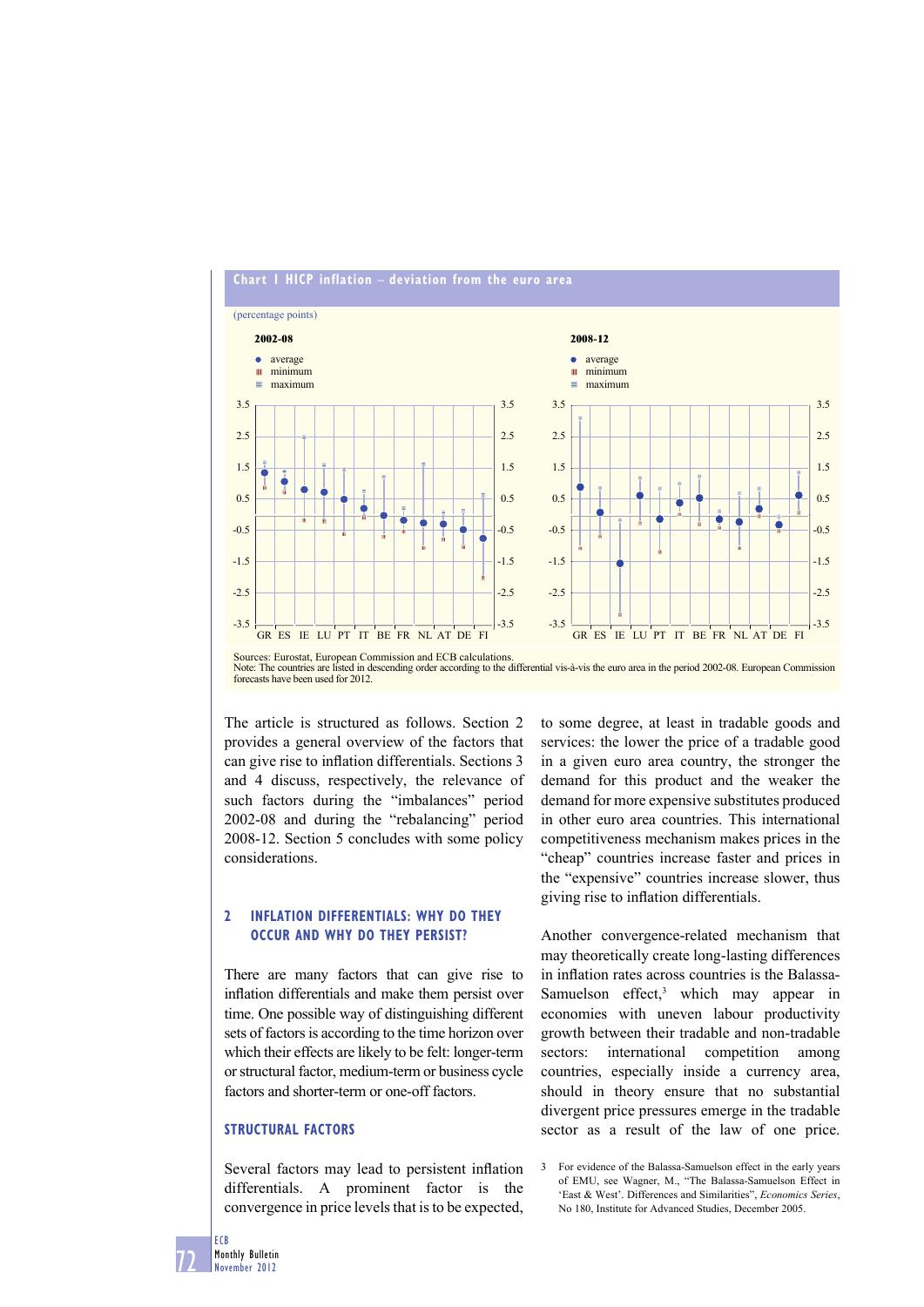Inflation differentials in the euro area during the last decade

Therefore, according to this approach, the typically higher labour productivity in the tradable sector translates into higher equilibrium real wages through rising nominal wages. Assuming perfect labour mobility within a country, higher nominal wages in the tradable sector should then contribute to pushing up nominal wages in the non-tradable sector. As a result, if labour productivity growth were lower in the non-tradable sector, prices in that sector would increase faster to prevent real wage growth from outpacing labour productivity growth, putting upward pressure on inflation.

Changes in the structure of the economy and regulations in labour and product markets can also give rise to protracted inflation differentials in a currency union. For instance, a reduction in employment protection or unemployment benefits can put downward pressure on wages and thereby lead to a negative inflation differential relative to other countries, which may last for a relatively long period of time. Similarly, deregulation that increases the degree of competition in the goods and services markets can lower firms' mark-up of prices over costs and therefore open a negative inflation differential relative to other countries. The emergence of inflation differentials can thus reflect not only adverse developments in higher inflation countries, but also favourable developments in lower inflation countries.

Inflation differentials can also arise as a result of the fact that economic structures are different: if wages and/or prices adjust with different degrees of flexibility in the aftermath of a shock (e.g. higher oil prices), inflation differentials can persist across countries.4

# **BUSINESS CYCLE FACTORS**

Inflation differentials in a monetary union may also arise if countries' business cycles are not synchronised or have very different scales: countries whose economies are booming owing, for instance, to bubbles in asset prices or to unsustainable expansionary fiscal policies are normally expected to experience higher inflation than countries whose economies are growing below potential.

The degree of persistence of these "cyclical" inflation differentials clearly depends, inter alia, on the speed at which the competitiveness channel fulfils its equilibrating role. If the competitiveness channel works very quickly, cyclical conditions would move back into line with the euro area average relatively rapidly.

By contrast, a potential source of persistence of inflation differentials could stem from the pro-cyclical working of the "real interest rate" channel. As long as national inflation expectations are affected by national cyclical conditions and hence respond strongly to the past country-specific inflation record, the ex ante real interest rate will be subdued in a country which is going through a protracted boom. As a result, domestic demand will be boosted even further and inflation differentials may last longer than they would otherwise.

### **ONE-OFF FACTORS**

There are also sources of inflation differentials which tend to be short-lived. One such source, for instance, is the different impact that one-off commodity price shocks can have on price levels in individual countries. These impacts disappear from annual inflation rates after one year. Short-term effects can also be related to uneven changes in administered prices and indirect taxes (e.g. rates of value added tax) across countries. Whether inflation differentials that are due to such factors also persist for mediumterm horizons depends on the prevalence of socalled second-round effects, i.e. the degree to which one-off shocks to inflation have knock-on effects for wages and prices at later stages and lead to changes in inflation expectations.

See, for instance, Fahr, S.A. and Smets, F., "Downward Wage Rigidities and Optimal Monetary Policy in a Monetary Union", *Scandinavian Journal of Economics*, No 112, 2010, pp. 812-40.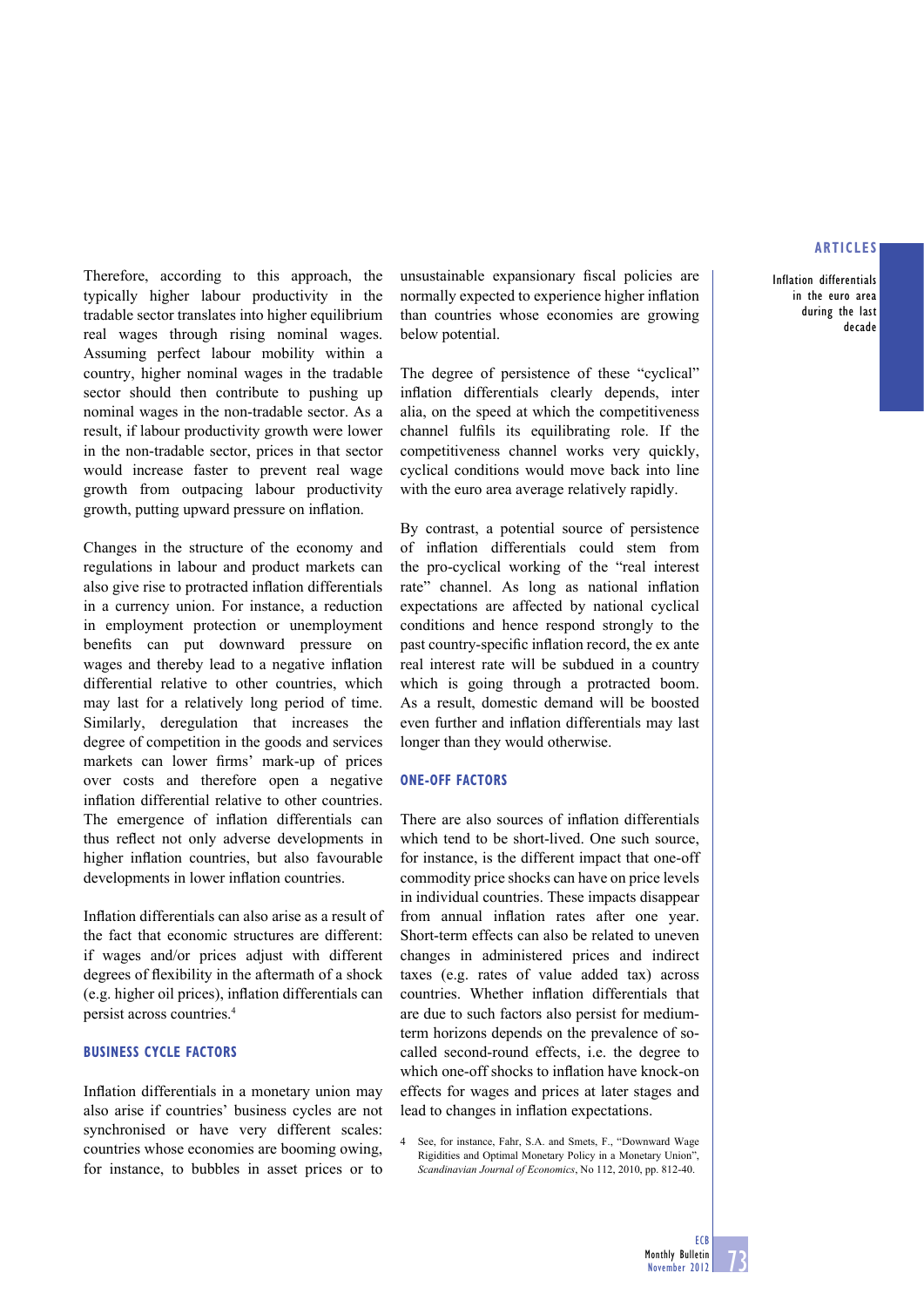# **3 FACTORS BEHIND INFLATION DIFFERENTIALS IN THE PERIOD 2002-08**

This section discusses some of the main factors which contributed to the appearance and persistence of inflation differentials in the

euro area in the period 2002-08. In view of the multitude of factors that can be at work at any point in time, the discussion is necessarily selective. Box 1 discusses how the relevance of factors can be determined with the help of an econometric model.

### **Box 1**

# **IDENTIFYING THE KEY FACTORS DRIVING INFLATION DIFFERENTIALS IN THE EURO AREA OVER THE PERIOD 2002-08**

Inflation differentials between an individual Member State and the euro area as a whole can be due to many factors, and the specific set of factors is likely to differ from Member State to Member State. At the same time, it is important to know which of these factors are of a more common nature and are thus more immediately accessible for policy consideration at an area-wide level. This box describes some empirical results regarding the identification of key common factors that have been driving inflation differentials in the euro area in the period prior to the 2008 crisis.

The empirical approach is based on a dynamic panel data model estimated with annual data for 11 euro area countries (Belgium, Germany, Ireland, Greece, Spain, France, Italy, the Netherlands, Austria, Portugal and Finland) over the period 2002-08. The estimated specification is:<sup>1</sup>

 $\pi_{i}$  = -0.05 x *price*<sub>*it-1*</sub> + 0.71 x  $E\pi_{i}$ +1 + 0.21 x *outputgap*<sub>it</sub><sup>+</sup> 0.18 x *riskpremium*<sub>it</sub>

 $0.18$  x *adminprice*<sub>it</sub> +  $\alpha$ <sub>i</sub> +  $\varepsilon$ <sub>it</sub>

where  $\pi_i$  denotes the inflation rate in country *i* in year *t*, *price*<sub>it-1</sub> is the lagged price level in country *i*,  $E\pi_{i\mu}$ , is the Consensus Economics forecast for inflation for the next calendar year from its December survey, *outputgap*<sub>*i*</sub> denotes the cyclical component of GDP (extracted using the Hodrick-Prescott filter with data since the start of Eurostat's annual GDP time series), *riskpremium*<sub>*i*</sub> denotes the distance between the country risk premium (the difference between ten-year government bond rates and German ten-year Bund rates) and its long-term trend (extracted using the Hodrick-Prescott filter with data since 1993) and *adminprice*<sub>*is*</sub> is the administered price inflation rate from Eurostat. All variables are included in deviations from euro area averages.  $\alpha_i$  captures fixed country effects and  $\varepsilon_{ii}$  is an error term.

The model is able to broadly fit the pattern of inflation differentials in the euro area at the country level (see the chart). A significant negative impact is found for differences in price levels (i.e. countries with lower relative price levels experienced positive inflation differentials), although the size of this negative impact is relatively small, suggesting a rather slow pace of convergence of national prices to euro area levels. Regarding the business cycle variables, the results point to a positive impact of short-term inflation expectations and the output gap (although the latter is not statistically significant), suggesting that the business cycle has had significant effects on inflation differentials over the 2002-08 period. The coefficient on the risk premium variable is not statistically significant, suggesting that most of the effect of this variable on inflation differentials may work through business cycle variables and the fixed country effect.

1 The estimation method is the two-step Generalised Method of Moments (see Blundell, R. and Bond, S.R., "Initial Conditions and Moments Restrictions in Dynamic Panel Data Models", *Journal of Econometrics*, No 87, 1998, pp. 115-143).

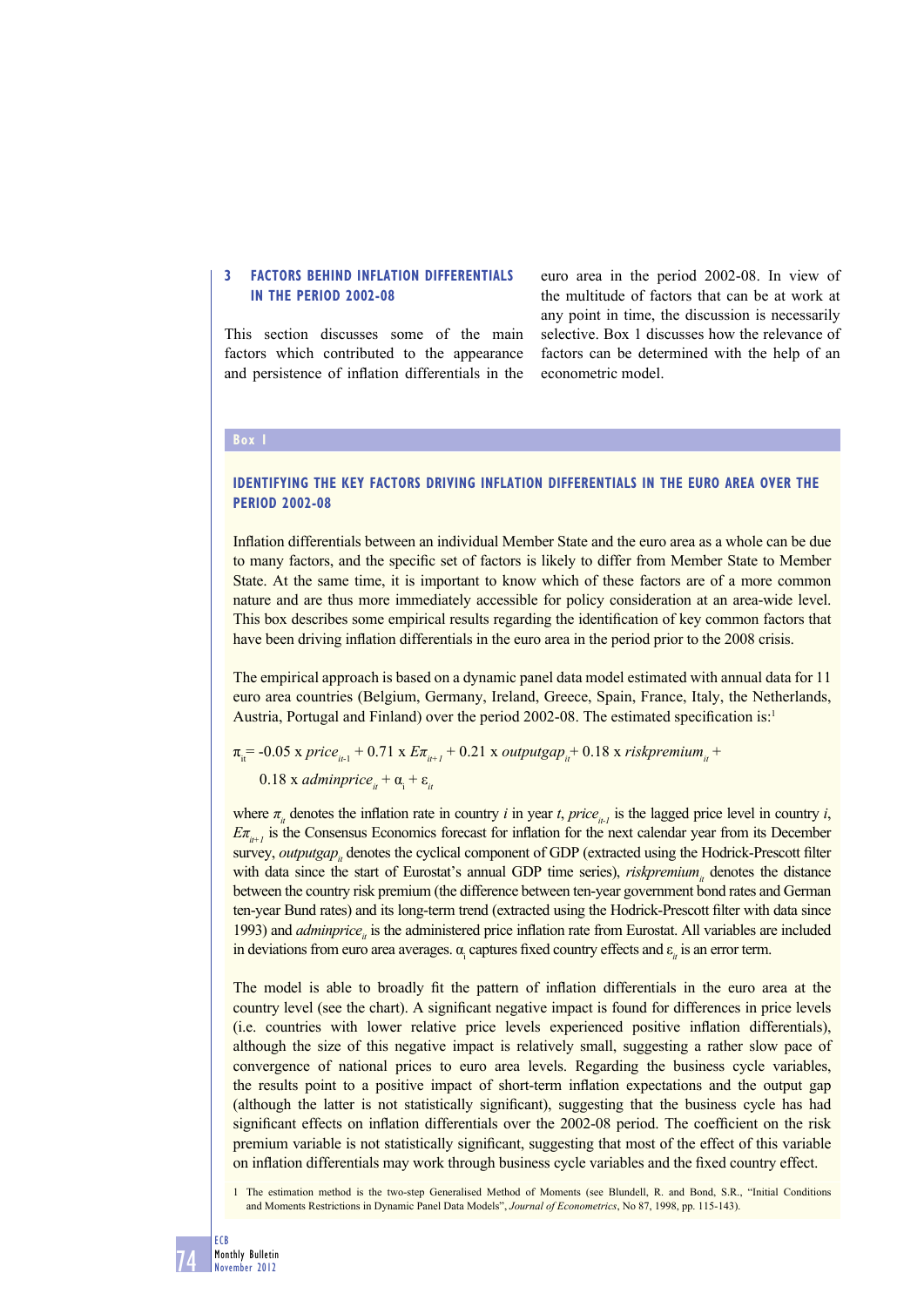Inflation differentials in the euro area during the last decade

Finally, a significantly positive coefficient is found for administered prices, and its size is consistent with the relative importance of the set of goods and services with administered prices in the HICP basket.

The empirical model tested the significance of many other potential determinants of inflation differentials, but found their contribution to be statistically insignificant at the euro area level.<sup>2</sup> This finding suggests that, while some of these variables may be important at the country level,

2 The list of additional variables includes changes in the OECD employment protection regulation index, changes in unemployment benefits, changes in the OECD product market regulation index, changes in the OECD index of barriers to competition in the services market, the cyclical component of the labour income share, cyclically-adjusted public deficits (as a proportion of GDP) and changes in value added tax rates (reduced and standard). All variables are constructed as deviations from their euro area averages.



### **Actual inflation differentials in the euro area and those implied by an econometric model**

75 ECB Monthly Bulletin November 2012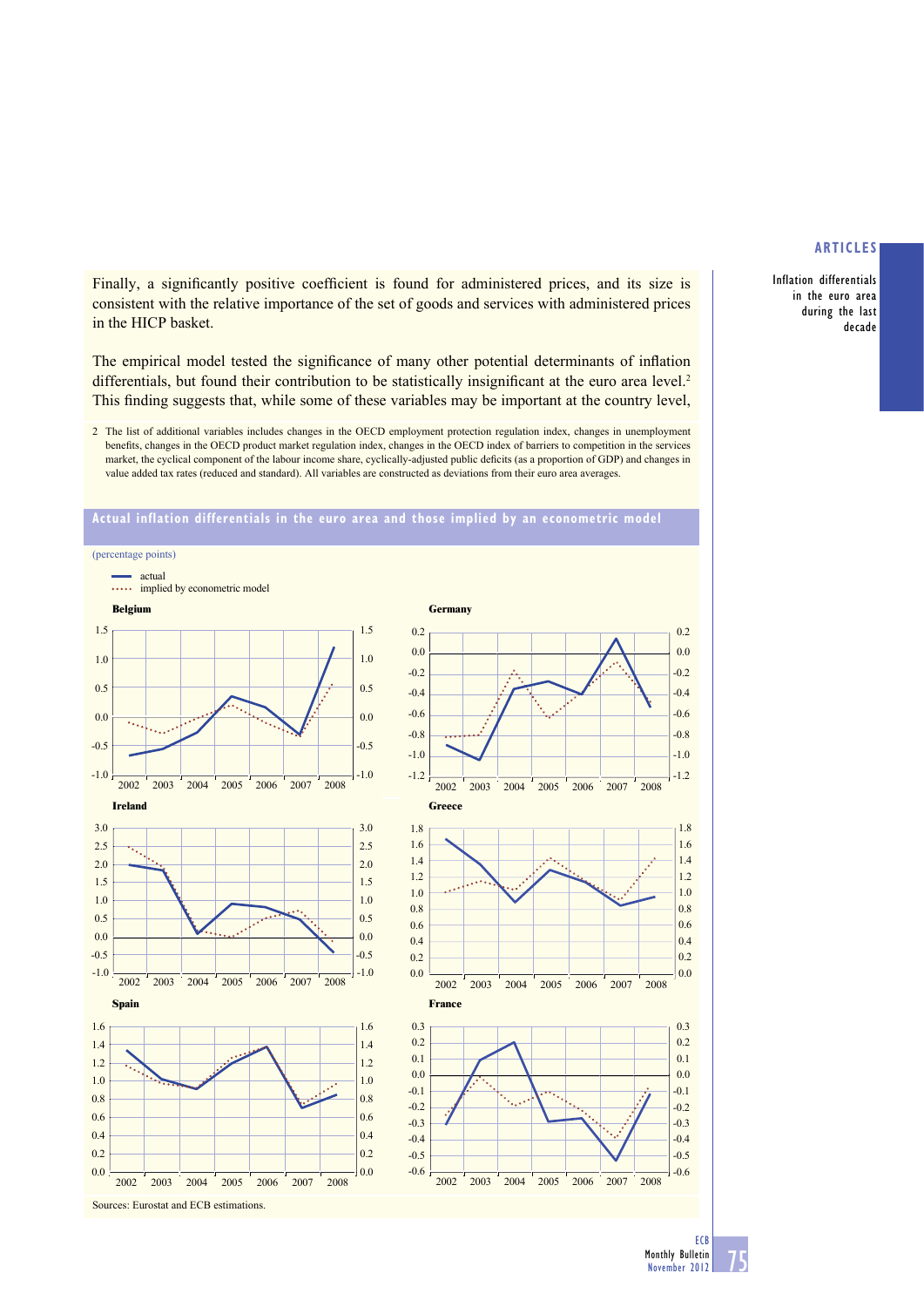

**Actual inflation differentials in the euro area and those implied by an econometric model** 

their significance disappears at the euro area level. However, this may be the result of more complex relationships between these variables and inflation differentials (e.g. non-linear or non-contemporaneous effects), or of the fact that their effects are mainly transmitted through another correlated variable. Therefore, caution is needed when interpreting these results, given that it is difficult to model all possible interactions among those variables and find all theoretical casual relationships confirmed by the data. Consequently, an analysis of inflation differentials in the euro area should also discuss a broader set of factors and not just the significant variables found in the empirical analysis.

76 ECB Monthly Bulletin November 2012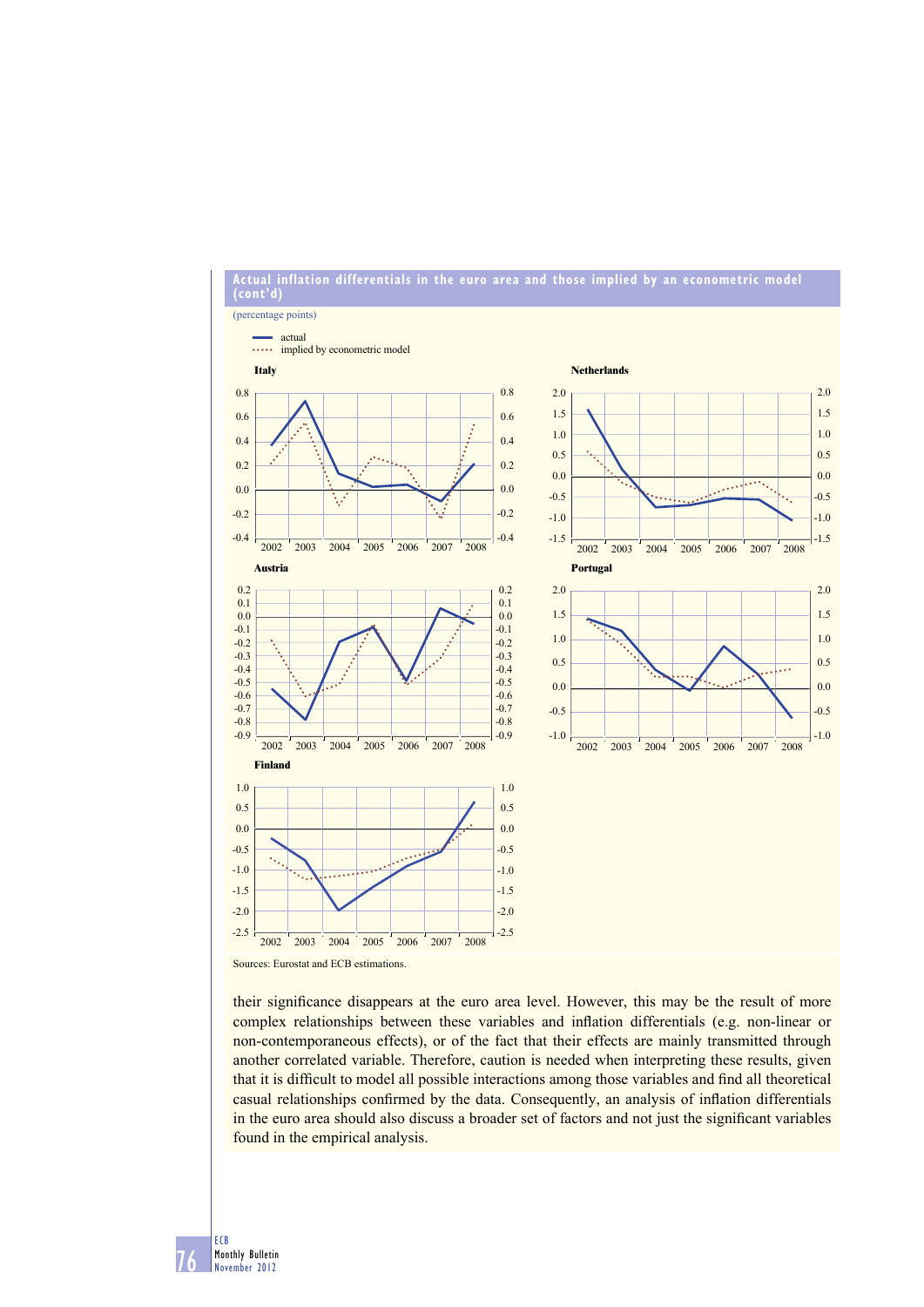Inflation differentials in the euro area during the last decade

### **CONVERGENCE OF PRICE LEVELS**

In the initial years of EMU, inflation differentials were largely associated with the process of the nominal convergence of catching-up countries. Such catching-up effects, operating via the convergence of prices, became less prominent after the initial years, but are still visible.

Chart 2 shows country-specific pairs of average annual inflation differentials from 2002 to 2008 and the price-level gap between the respective country and the euro area in 2002. The negativelysloped relationship is consistent with some degree of price-level convergence in the euro area: countries whose price level was relatively low have experienced relatively higher inflation rates. This was the case, for instance, for Greece, Spain and Portugal. Luxembourg and Ireland are the only two countries which experienced a positive average inflation differential starting from a price level above the euro area average in 2002.<sup>5</sup>

### **BUSINESS CYCLE AND CYCLICAL FACTORS**

The business cycles across euro area countries before the 2008 crisis included some countries experiencing an unsustainable boom (e.g. Ireland,



**Chart 2 Average annual inflation differentials from 2002 to 2008 and price level gaps in 2002**

Sources: Eurostat and ECB calculations. Note: The pale blue line denotes the fitted linear relationship between the two variables.

Greece and Spain), while other countries experienced relatively muted and slower economic growth. Such differences in business cycles may partially reflect the sizeable changes in real interest rates witnessed in some countries at the end of the 1990s, with peripheral countries experiencing more significant declines than others.

Commonly used indicators of a country's position in the business cycle are the output gap (an economic boom is frequently associated with output rising above potential), labour costs (wages tend to grow more when unemployment is low) and inflation expectations (the inflation rate tends to be higher when demand is strong). The output gap is often used as an encompassing proxy for cost pressures over the business cycle. Countries where real GDP is above potential GDP would experience, all other things being equal, faster increases in costs and prices than countries where output is below potential.<sup>6</sup> However, estimates of the output gap are typically surrounded by a significant degree of uncertainty and should therefore be treated with caution.

Chart 3 shows country-specific pairs of average annual inflation differentials and the differentials in average output gaps relative to the euro area average over the period 2002-08. The data suggest that different business cycle positions have probably supported inflation differentials throughout the euro area. Economic booms in many countries (e.g. Ireland, Greece, Spain and Luxembourg) were paired with positive inflation differentials, while negative output gaps in other

- 5 However, full price-level convergence in the euro area should not be expected since many goods and services are not perfectly tradable. For instance, the market for services is still characterised by significant barriers to competition, in which case their price would not equalise across borders but would remain linked in the long run to the real income levels of the population in each country (see Andersson, M., Masuch, K. and Schiffbauer, M., "Determinants of inflation and price level differentials across the euro area countries", *Working Paper Series*, No 1129, ECB, December 2009).
- $6$  The standard framework for the determination of inflation at the business cycle frequency is the New Keynesian Phillips curve.In this framework, inflation is mainly affected by two determinants: firms' costs and inflation expectations. See, for instance, Gali, J. and Gertler, M., "Inflation Dynamics: A Structural Econometric Analysis", *Journal of Monetary Economics,* No 44, 1999, pp. 195-222.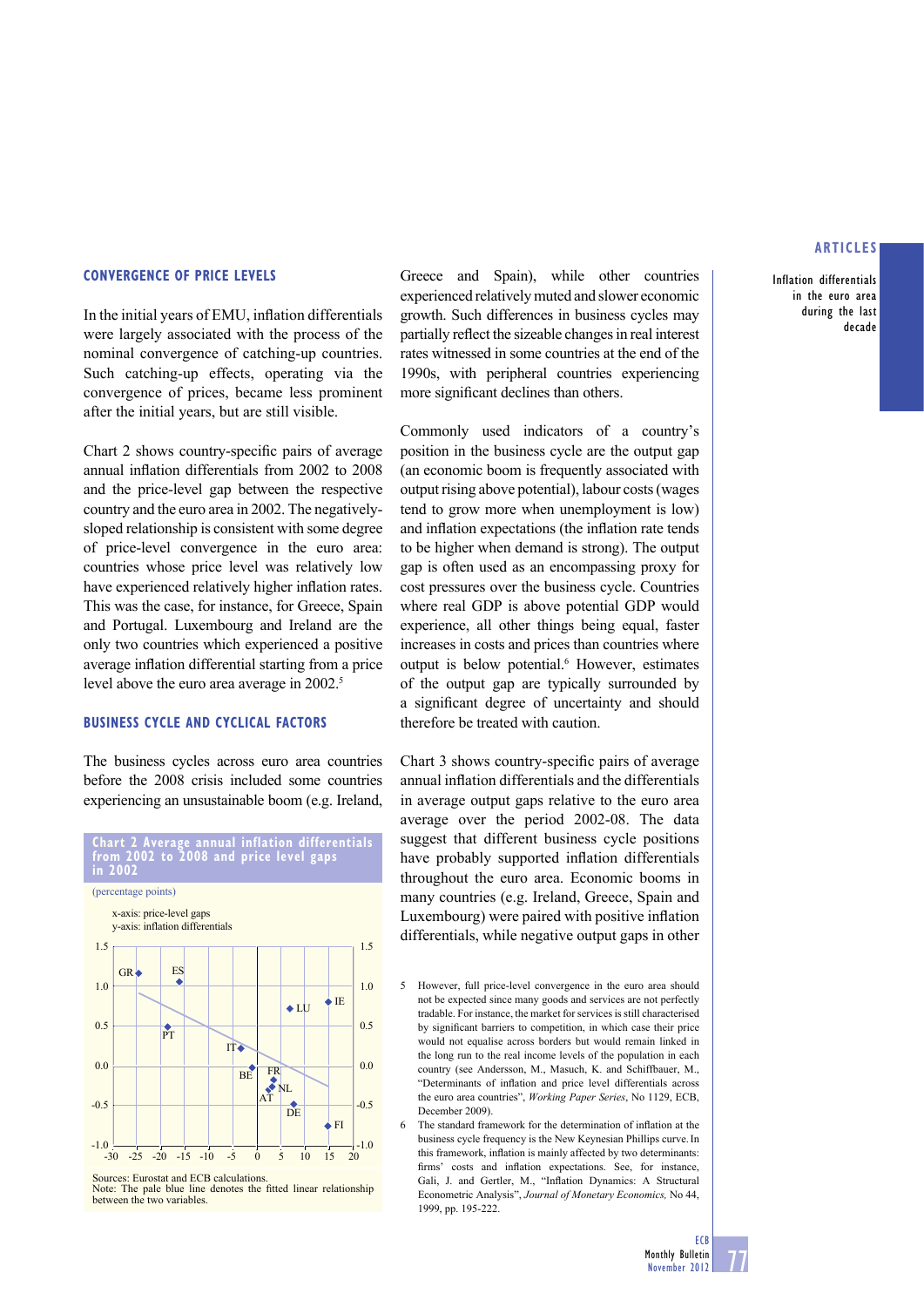**Chart 3 Average annual inflation differentials and differentials in the average output gap from 2002 to 2008**

#### (percentage points)



Note: The pale blue line denotes the fitted linear relationship between the two variables.

Member States (e.g. Germany, the Netherlands and Austria) were accompanied by lower and even negative inflation differentials.

A second useful indicator of a country's position in the business cycle is the growth rate of unit labour costs (ULC). As shown in Chart 4, differences in ULC developments across individual euro area countries have clearly been positively associated with differences in the HICP inflation rates over the same period. This suggests that countries that went through an economic boom experienced more significant increases in both costs and prices than in the rest of the euro area (see Box 2 for a decomposition of domestic cost pressures in euro area countries).

Inflation differentials may also be correlated to a third business cycle indicator, inflation expectations, owing to real interest rate channel effects (see Section 2). If, all other things being equal, relatively high inflation expectations reduce the real cost of borrowing for households and firms, higher consumption and investment could lead to a temporary boom in economic activity and upward inflationary pressures.

#### **Chart 4 Average annual HICP inflation differentials and differentials in the average growth rate of nominal unit labour costs from 2002 to 2008**

#### (percentage points)

y-axis: inflation differentials x-axis: differentials in the growth rate of unit labour costs



Sources: Eurostat and ECB calculations.<br>Note: The pale blue line denotes the fitted linear relationship between the two variables.

Chart 5 shows inflation differentials and differentials in inflation expectations for the year ahead, and indicates that differentials in inflation expectations seem to be highly correlated with inflation differentials.

The main underlying driver of the differences in business cycle positions could be related to excessively low risk premia – defined here as the spread between ten-year government bond yields and the German ten-year Bund. The move to Stage Three of EMU led to very low interest rates in a number of countries where inflation and nominal interest rates had been systematically above the euro area average prior to 1999. The reduction of financial costs and a higher degree of integration with capital markets in the rest of the euro area may have contributed to this outcome, but most of the effect came from the market's belief that country risks were almost equal for all sovereigns that had gone through a convergence process and were participating in Stage Three of EMU.7

7 See Fagan, G. and Gaspar V., "Adjusting to the euro", *Working Paper Series*, No 716, ECB, January 2007.

78 Monthly Bulletin November 2012

ECB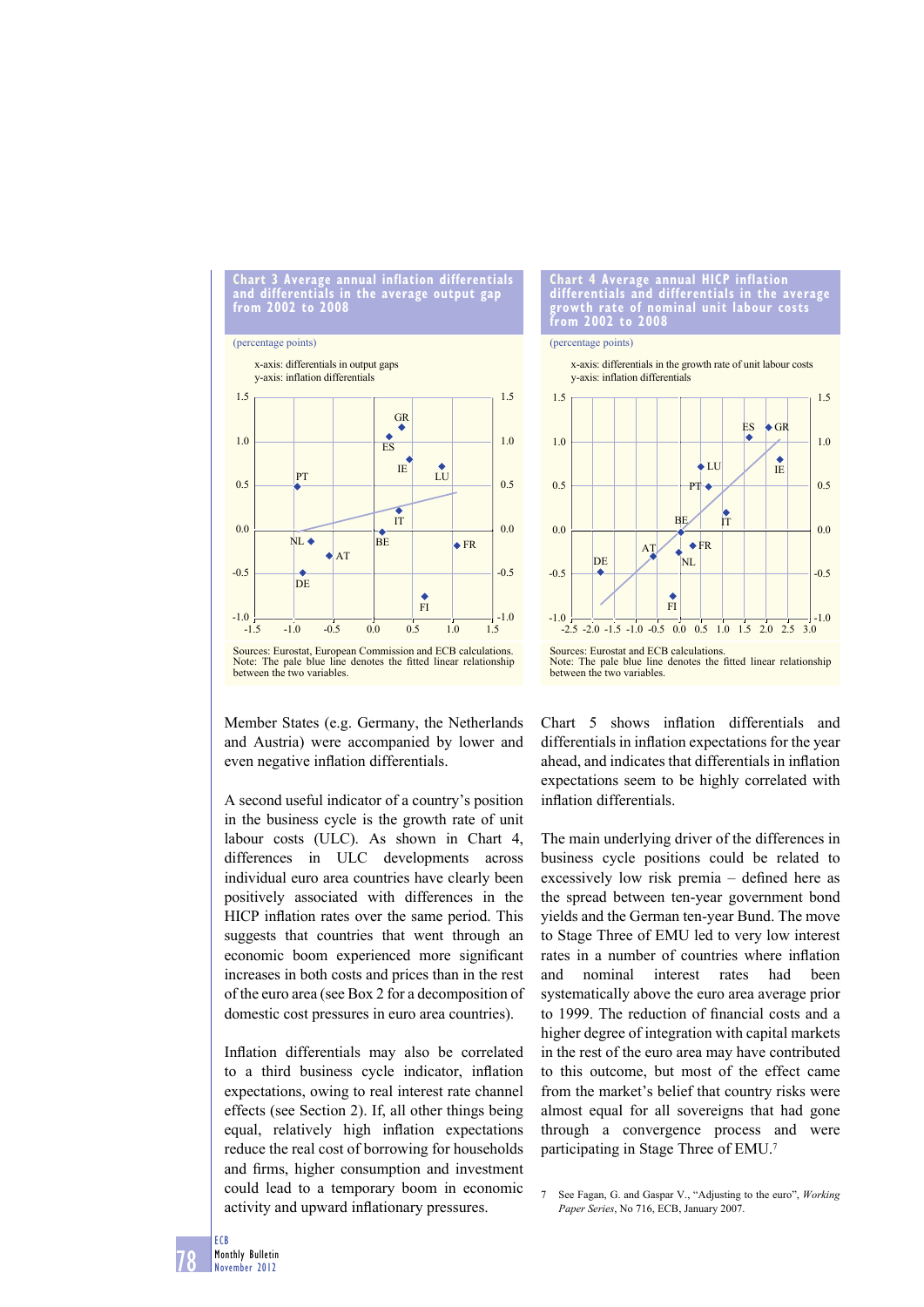Inflation differentials in the euro area during the last decade

**Chart 5 Average annual inflation differentials and average differentials in short-term inflation expectations from 2002 to 2008**

#### (percentage points)

y-axis: inflation differentials x-axis: differentials in inflation expectations





Households and firms in a number of countries took the opportunity of low interest rates to borrow at favourable costs. Consumption and investment then increased in those countries, supporting growth in aggregate demand and output, and fuelling consumer price and asset price inflation. In some countries, the sharp housing price increases, in turn, fuelled domestic demand further and thereby put additional upward pressure on consumer price inflation.<sup>8</sup>

Each diamond on Chart 6 shows a Member State's average inflation differential for the period 2002-08 on the vertical axis. On the horizontal axis, each diamond represents the average distance between the country risk premium and its long-term trend minus the average distance between the euro area risk premium and its long-term trend.<sup>9</sup> Therefore, negative values on the horizontal axis imply that the country risk premium was further below its

**Chart 6 Average annual inflation differentials and differentials in the average distance between the country risk premium lits long-term trend from** 

#### (percentage points)



Sources: Eurostat, ECB and ECB calculations. Notes: The risk premium is defined as the spread between ten-<br>year government bond yields and the German ten-year Bund. The Hodrick-Prescott filter is used to extract the long-term trend from each country's risk-premium time series over the period 1993-2011.<br>The pale blue line denotes the fitted linear relationship between the two variables.

long-term trend relative to the euro area as a whole. The chart shows a negative relationship between these two variables: those countries whose risk premia were further below their long-term trend experienced a more pronounced domestic demand boom, which led to positive inflation differentials. This seems to hold true especially of Greece, but also of Ireland and Portugal and, to a lesser extent, of Spain.

- 8 This cyclical effect may have reinforced convergence in price levels in those countries whose price level was lower than the euro area average in 2002 and then experienced a pronounced economic boom during the period 2002-08. It may also help to explain why prices in Ireland kept rising further from the euro area average.
- 9 The euro area risk premium is calculated as a weighted average of country-specific risk premia, with weights equal to time-varying HICP weights. The Hodrick Prescott filter is used to obtain the long-term trend of each risk premium time series over the period 1993-2011 ( $\lambda$ =1400). These estimates of the long-term trend in risk premia are surrounded by a significant degree of uncertainty and should therefore be treated with caution.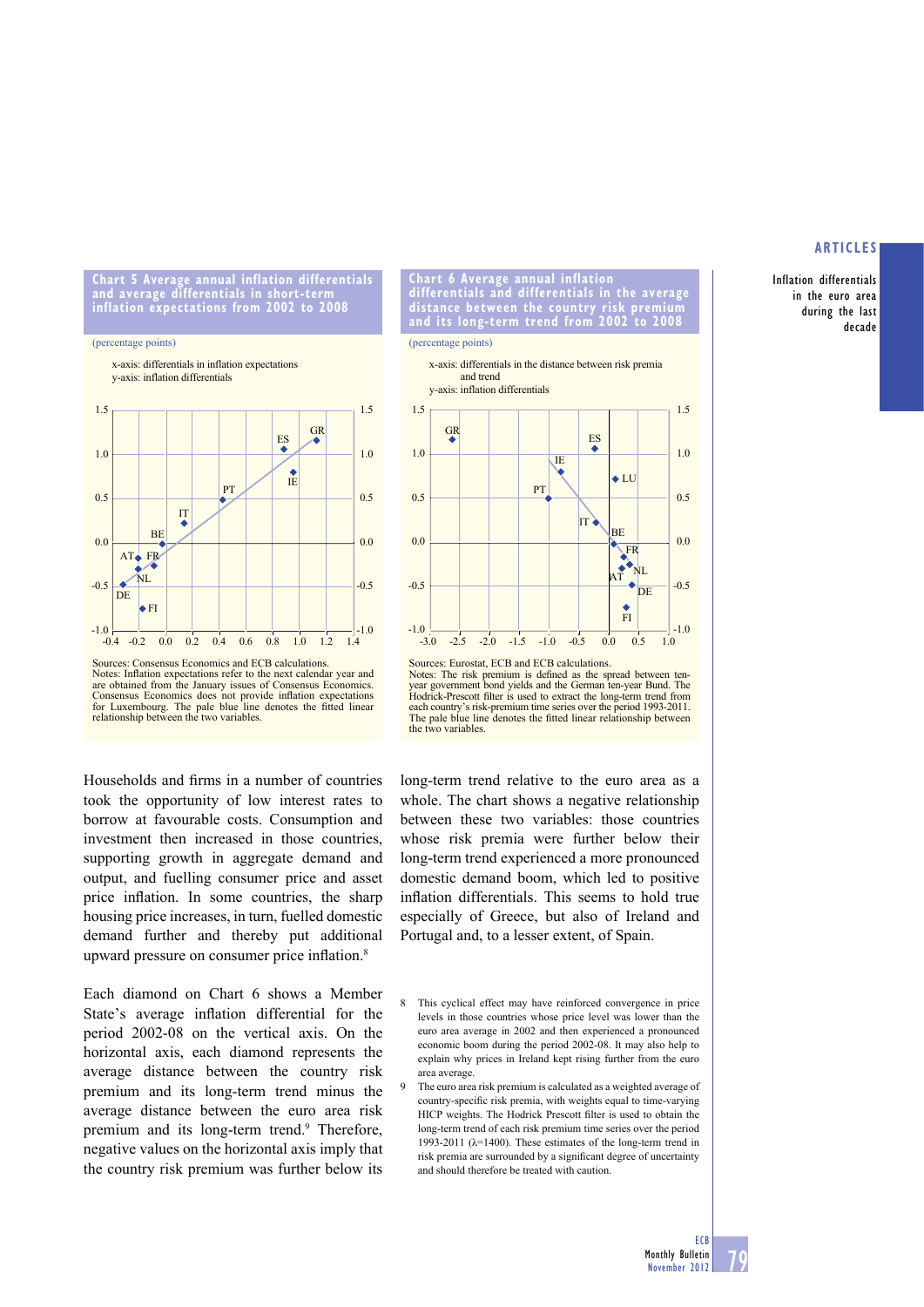### **THE INFLUENCE OF OTHER FACTORS**

The evidence presented in this section suggests that different positions in the business cycle have probably had an effect in the euro area in terms of explaining inflation differentials in the  $2002-08$  period. Longer-term influences, such as convergence in price levels, have also played a role. However, this does not imply that other factors are not relevant during this period, especially for individual countries. Structural reforms in labour or product markets could have supported negative inflation differentials in Germany, the Netherlands and Austria, while relatively more timid reform efforts may help to explain higher inflation in countries such as Greece, Spain and Portugal. Real wage rigidities may have contributed to the persistence of inflation differentials in Belgium, Spain and Luxembourg through wage indexation clauses.

Higher cyclically-adjusted fiscal positions relative to the euro area have been accompanied by negative inflation differentials in Belgium, Germany (after 2004), the Netherlands, Austria and Finland, while larger than average cyclically-adjusted fiscal deficits may have contributed to positive inflation differentials especially in Greece and, to a lesser extent, in Portugal.

For the period 2002-08, the impact of uneven changes in administered prices across euro area countries on short-term inflation differentials was also visible. Those countries that raised administered prices significantly faster than others (e.g. Ireland, Luxembourg and Portugal) experienced positive inflation differentials with respect to the euro area.

Finally, changes in indirect taxes could also help to explain some temporary inflation differentials. In Germany, for instance, the government significantly increased indirect taxes in 2007, and the country's traditionally negative inflation differential became slightly positive that year. In 2008 its inflation differential turned back to negative territory as a result of the influence of the more persistent factors described above.

# **4 INFLATION DIFFERENTIALS AFTER 2008: THE ROLE OF REBALANCING**

Since 2008 an adjustment process, which has triggered the implementation of important reforms in fiscal, financial and structural areas, has been under way in those countries which had previously accumulated significant macroeconomic imbalances and positive inflation differentials vis-à-vis the euro area. This rebalancing process has not yet led to inflation being lower than the euro area average in all countries with previously high inflation (see Chart 2). In fact, the expected downward pressures on inflation resulting from the sharp downward adjustment of domestic demand and an increase in the unemployment rate have, in some cases, been offset by fiscal consolidation measures via indirect tax and administrative price increases. In other cases, downward nominal wage rigidities have limited the adjustment of competitiveness, thereby preventing a significant reduction of domestic inflationary pressures. At the same time, in countries not affected by the adjustment process, upward inflationary pressures have prevailed in view of relatively more favourable cyclical conditions, which were possibly supported by the working of the real interest rate channel as nominal interest rates fell to historical lows and inflation expectations remained anchored.

This section discusses the different macroeconomic and structural factors which have contributed to, or worked against, the reduction in inflation differentials across euro area countries from 2008 onwards.

# **THE ROLE OF FISCAL CONSOLIDATION MEASURES**

In contrast to the period 2002-08, indirect tax impacts played a key role in explaining inflation differentials across euro area countries between 2008 and 2012. Chart 7 shows the average tax impact on HICP inflation in the period 2008-12 across countries in deviation from the euro area. This impact considerably affected the inflation differential in Greece, Spain and Portugal and, to a lesser extent, in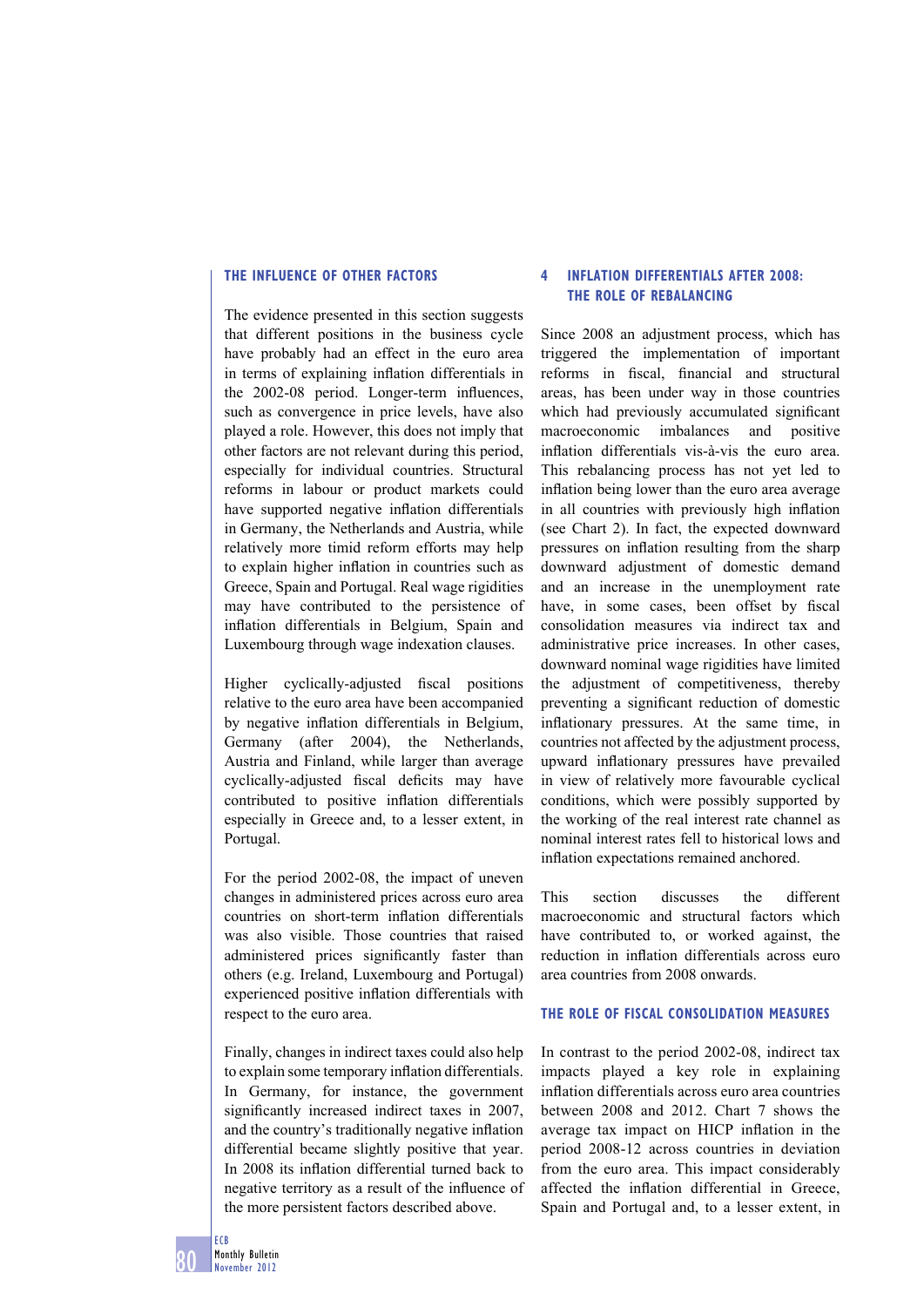Inflation differentials in the euro area during the last decade

**Chart 7 HICP inflation broken down by constant tax rate and tax impact (average between 2008 and 2012) – deviation from the euro area**

#### (percentage points)



Sources: Eurostat, European Commission and ECB calculations. Notes: The HICP at a constant tax rate excludes the potential impact of changes in indirect taxes on overall inflation. It is constructed under the assumption of an instantaneous passthrough of tax rate changes on the price paid by the consumer. The countries are listed in descending order according to the HICP at a constant tax rate. The latest observations are for August 2012.

Italy and Finland in recent years.<sup>10</sup> Indirect taxes are likely to continue to be a major element in governments' budget policies, with regard to both the fiscal consolidation necessary in many countries and a general tendency to rebalance the fiscal burden from direct to indirect taxes in order to reduce labour costs and the tax bias against saving.<sup>11</sup>

Government policies have also been affecting relative prices via increases in administered prices. In view of the evidence presented in Section 3, this is a factor that has been relevant in both the pre-2008 and the post-2008 period. Chart 8 shows that the increase in administered prices in Ireland, Spain, Italy, Portugal and Finland has exceeded the euro area average by a large margin between 2008 and 2012. By contrast it has been significantly below the euro area average in Belgium, Germany and the Netherlands.

**Chart 8 Average changes in administered prices between 2008 and 2012 – deviation from the euro area**

(percentage points)



Sources: Eurostat and ECB calculations. Notes: The countries are listed in ascending order according to the changes in administered prices. The latest observations are for August 2012.

### **THE ROLE OF COMPETITIVENESS ADJUSTMENT**

By contrast with the above government measures, relative developments in nominal ULC have been a key factor in the rebalancing of inflation differentials as countries aimed to improve competitiveness.<sup>12</sup>

- 10 In the case of Ireland, the HICP at a constant tax rate is not available. The tax impact has been proxied by taking the difference between the GDP deflator at market prices and at factor costs.
- 11 See the box entitled "Fiscal devaluation a tool for economic adjustment", *Monthly Bulletin*, ECB, December 2011. See also Johansson, Å. et al., "Taxation and Economic Growth", *OECD Economic Department Working Papers*, No 620, OECD, 2008, who find that VAT and property taxes are the least harmful taxes for growth, while labour and corporate income taxes are the most damaging.
- 12 See the article entitled "Monitoring labour cost developments across euro area countries", *Monthly Bulletin*, ECB, November 2008.

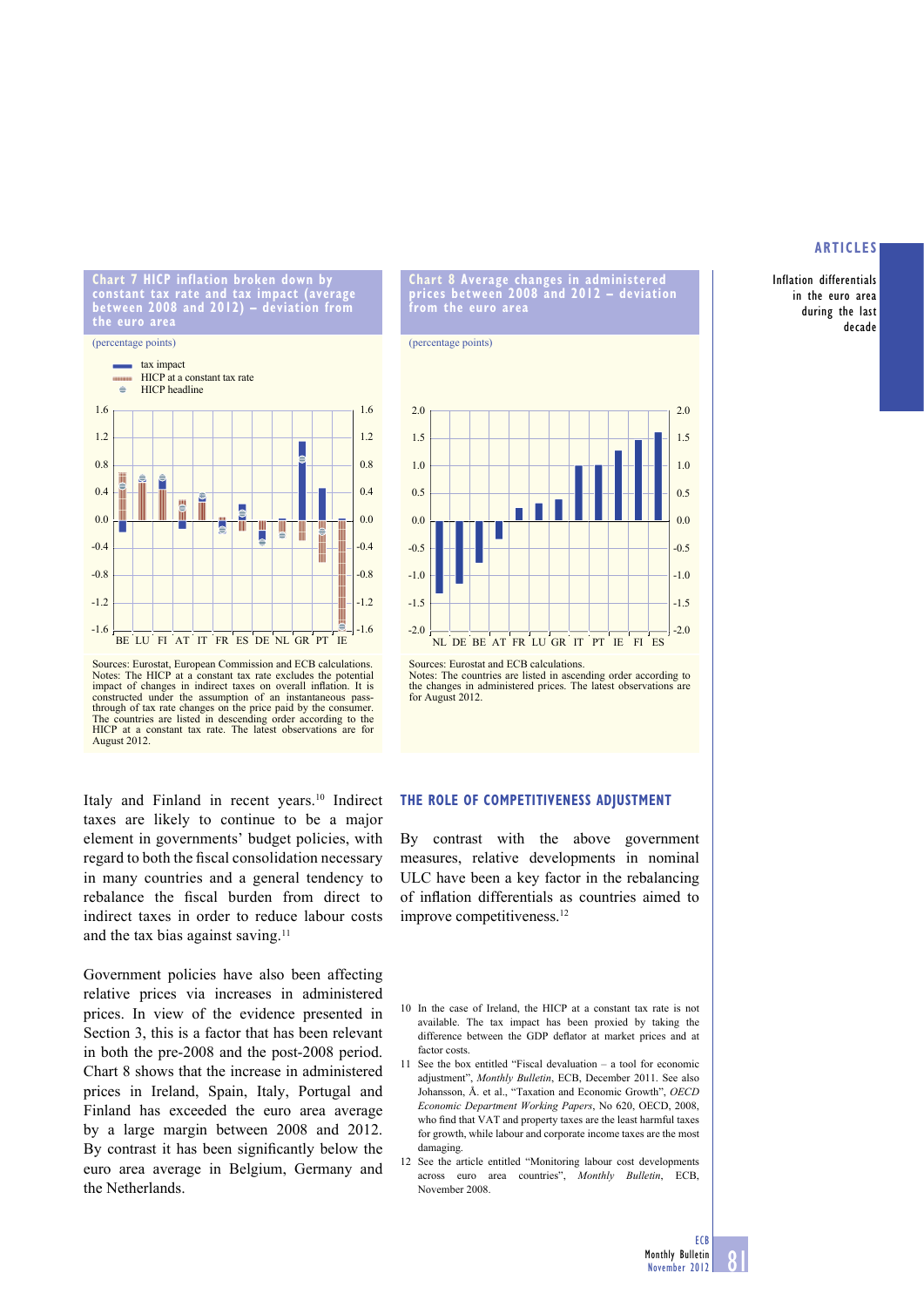

Sources: Eurostat, European Commission and ECB calculations. Note: The pale blue line denotes the fitted linear relationship between the two variables.

Chart 9 shows that the correlation between inflation at constant tax rates and ULC growth has also been relatively strong since 2008. Thus, countries which began to correct the previously high growth of ULC had, at the same time, experienced lower inflation rates (compared with the euro area average). By contrast, countries with only limited or no adjustment needs in most cases experienced both higher ULC growth than in the euro area as a whole and above-average inflation rates. However, the significant ULC correction in the adjusting countries has not translated fully into lower domestic inflation, partly owing to the resilience of profit margins (see Box 2).

### **Box 2**

### **INFLATION ACCOUNTING FOR THE PERIODS 2002-08 AND 2008-12**

This box shows the results of an inflation accounting exercise, which breaks down the euro area inflation differentials into their primary determinants. The exercise decomposes changes in the GDP deflator into contributions from wages, profits (as measured by the gross operating surplus) and indirect taxes (net of subsidies) – all measured per unit of output. The main contributions to the differential among countries come from unit labour costs (ULC) and the gross operating surplus in the periods 2002-08 and 2008-12. However, one can notice that in the second period the contribution from net indirect taxes to the inflation differential has increased significantly.

Notably, in Germany and Finland, below-average dynamics of both ULC and the gross operating surplus contributed to the negative GDP inflation differentials in relation to the euro area average between 2002 and 2008. In the second period, however, the dynamics of ULC have become stronger relative to the euro area in both countries.

Among the four countries with higher inflation differentials in the first period, the positive gap in Spain and Greece was the result of dynamic growth in both ULC and gross operating surplus, while the gap in Ireland and Portugal was due to higher ULC dynamics alone. In the second period a reversal of the dynamics of the GDP deflator can be observed in all four countries, particularly in Ireland. It is worth noting that the contribution of profits to the GDP deflator was very high relative to the euro area in the second period in Greece, Spain and Portugal – mitigating the adjustments achieved in terms of labour costs.

Looking at ULC developments, in the first period, the relatively strong ULC dynamics with respect to the euro area average, particularly in Ireland, Greece and Spain, was due to relatively high increases in compensation per employee. In the second period, a remarkable downward correction of ULC took place in the above countries and in Portugal. The correction with respect to the euro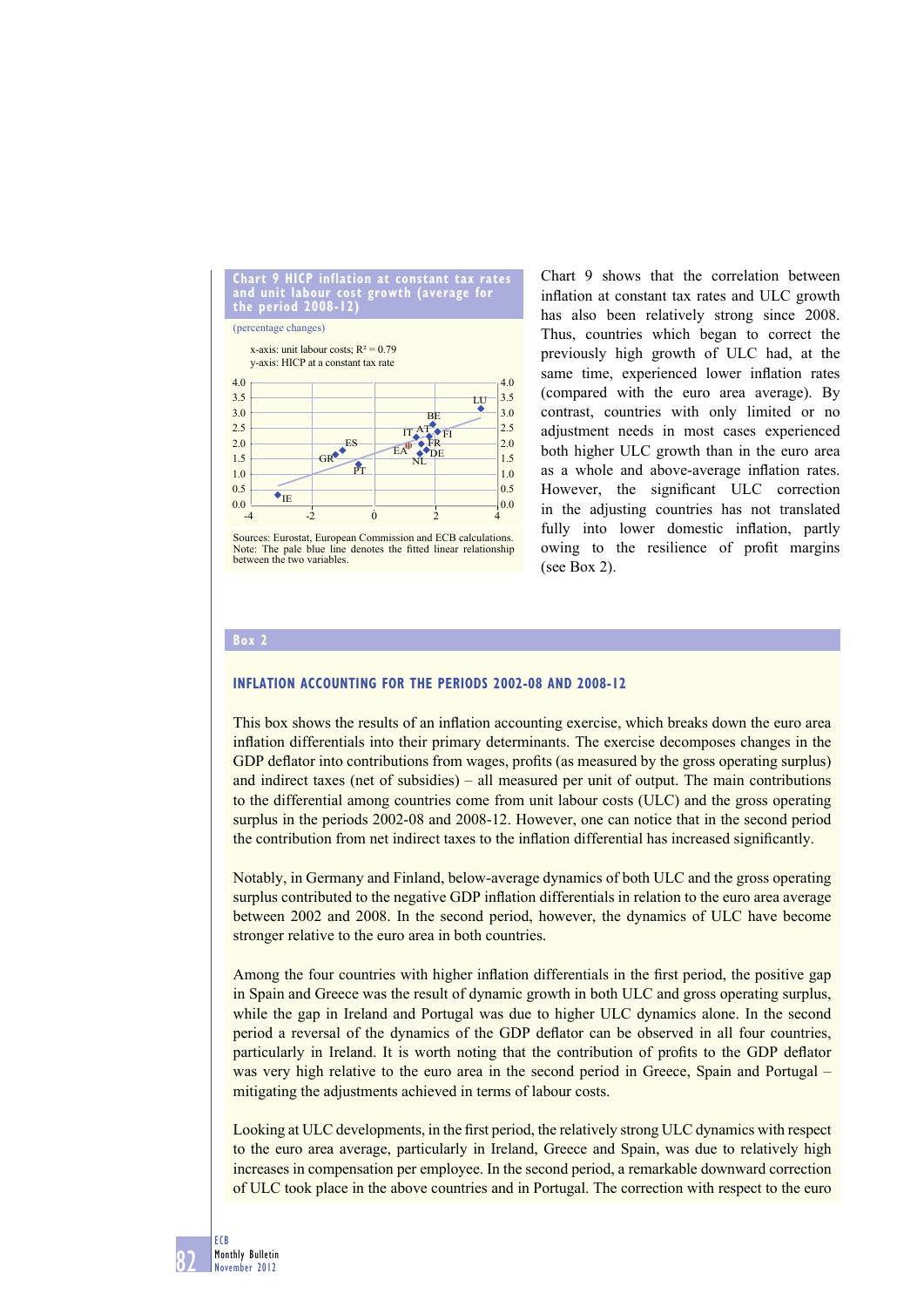Inflation differentials in the euro area during the last decade

## **Table A Results of the inflation accounting exercise for the period 2002-08**

| (percentage points, unless indicated otherwise) |                 |                    |                               |                          |              |                               |                       |  |  |  |  |
|-------------------------------------------------|-----------------|--------------------|-------------------------------|--------------------------|--------------|-------------------------------|-----------------------|--|--|--|--|
|                                                 |                 |                    | <b>GDP</b> deflator           | <b>Unit labour costs</b> |              |                               |                       |  |  |  |  |
|                                                 | <b>Total</b>    |                    | <b>Contribution to change</b> |                          | <b>Total</b> | <b>Contribution to change</b> |                       |  |  |  |  |
|                                                 | percentage      | <b>Unit labour</b> | <b>Gross operating</b>        | <b>Net indirect</b>      | percentage   | <b>Compensation</b>           | <b>Inverse labour</b> |  |  |  |  |
|                                                 | change          | costs              | surplus                       | taxes                    | change       | per employee                  | productivity          |  |  |  |  |
|                                                 | $I = 2 + 3 + 4$ | $\overline{c}$     | 3                             | $\overline{4}$           | $5=6+7$      | 6                             | 7                     |  |  |  |  |
| <b>Average annual growth</b>                    |                 |                    |                               |                          |              |                               |                       |  |  |  |  |
| Euro area                                       | 2.1             | 0.7                | 1.0                           | 0.3                      | 1.2          | 2.2                           | $-1.0$                |  |  |  |  |
| Deviation from the euro area average            |                 |                    |                               |                          |              |                               |                       |  |  |  |  |
| Belgium                                         | 0.0             | $-0.7$             | 0.9                           | $-0.2$                   | 0.5          | 0.4                           | 0.1                   |  |  |  |  |
| Germany                                         | $-1.3$          | $-1.1$             | $-0.2$                        | 0.0                      | $-1.8$       | $-1.4$                        | $-0.4$                |  |  |  |  |
| Ireland                                         | 0.2             | 0.9                | $-1.2$                        | 0.1                      | 2.2          | 3.1                           | $-0.9$                |  |  |  |  |
| Greece                                          | 1.3             | 0.9                | 0.3                           | 0.0                      | 2.1          | 2.9                           | $-1.1$                |  |  |  |  |
| Spain                                           | 1.6             | 0.9                | 0.8                           | 0.0                      | 1.6          | 1.1                           | 0.5                   |  |  |  |  |
| France                                          | 0.0             | 0.2                | $-0.2$                        | 0.1                      | 0.3          | 0.6                           | $-0.3$                |  |  |  |  |
| Italy                                           | 0.0             | $-0.1$             | 0.0                           | 0.1                      | 1.0          | $-0.1$                        | 1.1                   |  |  |  |  |
| Netherlands                                     | 0.0             | 0.1                | $-0.1$                        | 0.0                      | 0.0          | 0.8                           | $-0.8$                |  |  |  |  |
| Austria                                         | $-0.4$          | $-0.3$             | 0.1                           | $-0.2$                   | $-0.5$       | 0.0                           | $-0.6$                |  |  |  |  |
| Portugal                                        | 0.6             | 0.4                | $-0.1$                        | 0.3                      | 0.7          | 0.7                           | 0.0                   |  |  |  |  |
| Finland                                         | $-0.8$          | $-0.1$             | $-0.7$                        | $-0.1$                   | 0.0          | 0.9                           | $-0.9$                |  |  |  |  |

Sources: European Commission, Eurostat and ECB calculations.

area average was achieved mainly thanks to significant wage reductions in Ireland, Greece and Portugal, while this occurred via strong "apparent" productivity gains, achieved through labour shedding, in Spain. Italy, which experienced strong ULC increases in the first period, did not see a significant ULC adjustment in the second period, owing to the fact that the fall in productivity caused by the recession was not followed by a downward adjustment of wages.

# **Table B Results of the inflation accounting exercise for the period 2008-12**

| (percentage points, unless indicated otherwise) |                 |                               |                        |                          |              |                               |                       |  |  |  |  |  |
|-------------------------------------------------|-----------------|-------------------------------|------------------------|--------------------------|--------------|-------------------------------|-----------------------|--|--|--|--|--|
|                                                 |                 |                               | <b>GDP</b> deflator    | <b>Unit labour costs</b> |              |                               |                       |  |  |  |  |  |
|                                                 | <b>Total</b>    | <b>Contribution to change</b> |                        |                          | <b>Total</b> | <b>Contribution to change</b> |                       |  |  |  |  |  |
|                                                 | percentage      | <b>Unit labour</b>            | <b>Gross operating</b> | <b>Net indirect</b>      | percentage   | <b>Compensation</b>           | <b>Inverse labour</b> |  |  |  |  |  |
|                                                 | change          | costs                         | surplus                | taxes                    | change       | per employee                  | productivity          |  |  |  |  |  |
|                                                 | $I = 2 + 3 + 4$ | $\overline{c}$                | $\mathfrak{Z}$         | $\overline{4}$           | $5=6+7$      | 6                             | $\overline{7}$        |  |  |  |  |  |
| <b>Average annual growth</b>                    |                 |                               |                        |                          |              |                               |                       |  |  |  |  |  |
| Euro area                                       | 1.3             | 1.1                           | 0.1                    | 0.2                      | 1.9          | 2.1                           | $-0.2$                |  |  |  |  |  |
| Deviation from the euro area average            |                 |                               |                        |                          |              |                               |                       |  |  |  |  |  |
| Belgium                                         | $-0.2$          | 0.6                           | $-0.8$                 | $-0.1$                   | 0.9          | 0.4                           | 0.4                   |  |  |  |  |  |
| Germany                                         | $-0.2$          | 0.2                           | $-0.5$                 | 0.0                      | 0.4          | $-0.1$                        | 0.5                   |  |  |  |  |  |
| Ireland                                         | $-2.8$          | $-1.9$                        | $-0.1$                 | $-0.7$                   | $-3.4$       | $-2.3$                        | $-1.2$                |  |  |  |  |  |
| Greece                                          | 0.7             | $-0.9$                        | 1.6                    | 0.0                      | $-1.7$       | $-3.0$                        | 1.3                   |  |  |  |  |  |
| Spain                                           | $-0.2$          | $-1.1$                        | 1.2                    | $-0.4$                   | $-1.9$       | 0.2                           | $-2.1$                |  |  |  |  |  |
| France                                          | 0.1             | 0.2                           | $-0.2$                 | 0.1                      | 0.2          | 0.0                           | 0.2                   |  |  |  |  |  |
| Italy                                           | $-0.2$          | 1.4                           | $-1.7$                 | 0.2                      | 0.2          | $-0.6$                        | 0.8                   |  |  |  |  |  |
| Netherlands                                     | $-0.2$          | 0.1                           | 0.0                    | $-0.3$                   | 0.2          | $-0.1$                        | 0.2                   |  |  |  |  |  |
| Austria                                         | 0.3             | 0.3                           | $-0.1$                 | 0.1                      | 0.6          | 0.5                           | 0.1                   |  |  |  |  |  |
| Portugal                                        | $-0.3$          | $-0.9$                        | 0.7                    | $-0.1$                   | $-1.7$       | $-1.3$                        | $-0.3$                |  |  |  |  |  |
| Finland                                         | 0.8             | 0.9                           | $-0.4$                 | 0.4                      | 1.6          | 1.1                           | 0.4                   |  |  |  |  |  |

Sources: European Commission, Eurostat and ECB calculations. Note: Underlying data for 2012 are European Commission estimates.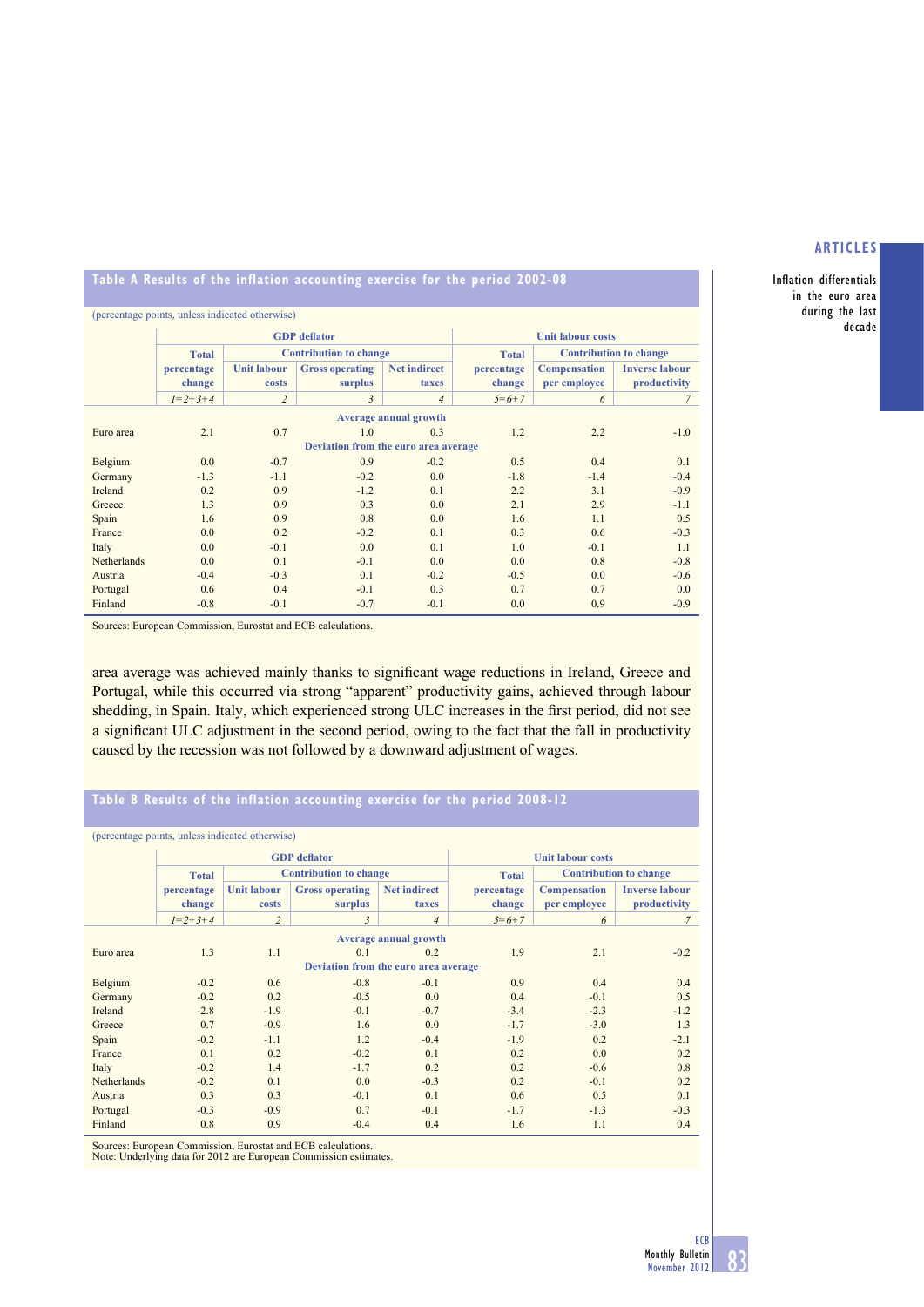Overall, the breakdown shows the prominent role played by wage growth both in the buildingup of imbalances and in rebalancing the economy. But it also shows that a rebalancing of overall inflation differentials requires that advances made via wage restraint are not absorbed by increased profit margins.

# **CYCLICAL CONDITIONS AND THE REAL INTEREST RATE**

Different measures of cyclical conditions, such as the output gap and the current level of ex ante real interest rates, suggest a very different impact of cyclical conditions on inflation differentials across countries. Most of the countries which experienced low or even negative ex ante real interest rates in the run-up to the crisis saw significantly rising real ex ante lending rates with the start of the adjustment in 2008, inter alia, on the back of adjusting risk premia (see the example of bank lending rates for non-financial corporations in Chart 10). This, in turn, curbed credit growth and domestic demand. The size of the negative output gap has also contributed to subdued inflation rates in these countries relative to the euro area (see Chart 11). However, not all countries with substantially negative output gaps saw commensurate reductions in inflation

rates as the historically positive correlation between the two variables would have suggested (Chart 3 in Section 3). This indicates, inter alia, existing structural rigidities, which prevent the necessary adjustment in prices (see the role of profit margins in Box 2).

### **THE ROLE OF STRUCTURAL POLICIES**

The removal of existing rigidities in product and labour markets will allow the gains from the ongoing cyclical competitiveness adjustment to be preserved and the persistence of inflation differentials to be reduced.<sup>13</sup> Many of the

13 Empirical evidence confirms that reforms targeting these rigidities will facilitate the removal of persistent inflation differentials. See Birioli P., Mourre G. and Turrini A., "Adjustment in the euro area and regulation of product and labour markets: an empirical assessment", *European Economy*, Economic Papers, No 428, 2010, and Jaumotte, F. and Morsy, H., "Determinants of Inflation in the Euro Area: The Role of Labour and Product Market Institutions", *Working Paper Series*, No 12/37, IMF, January 2012.





Sources: ECB and Consensus Economics.

84

ECB Monthly Bulletin November 2012

Notes: Lending (composite) rates are only available as of 2003 and are not available for Luxembourg. The countries are listed according the real ex ante lending rate in 2012. The latest observations are for August 2012.

### **Chart 11 Output gap and HICP at constant taxes (average for the period 2008-12)**



Sources: Eurostat, European Commission and ECB calculations.<br>Note: The pale blue line denotes the fitted linear relationship between the two variables.